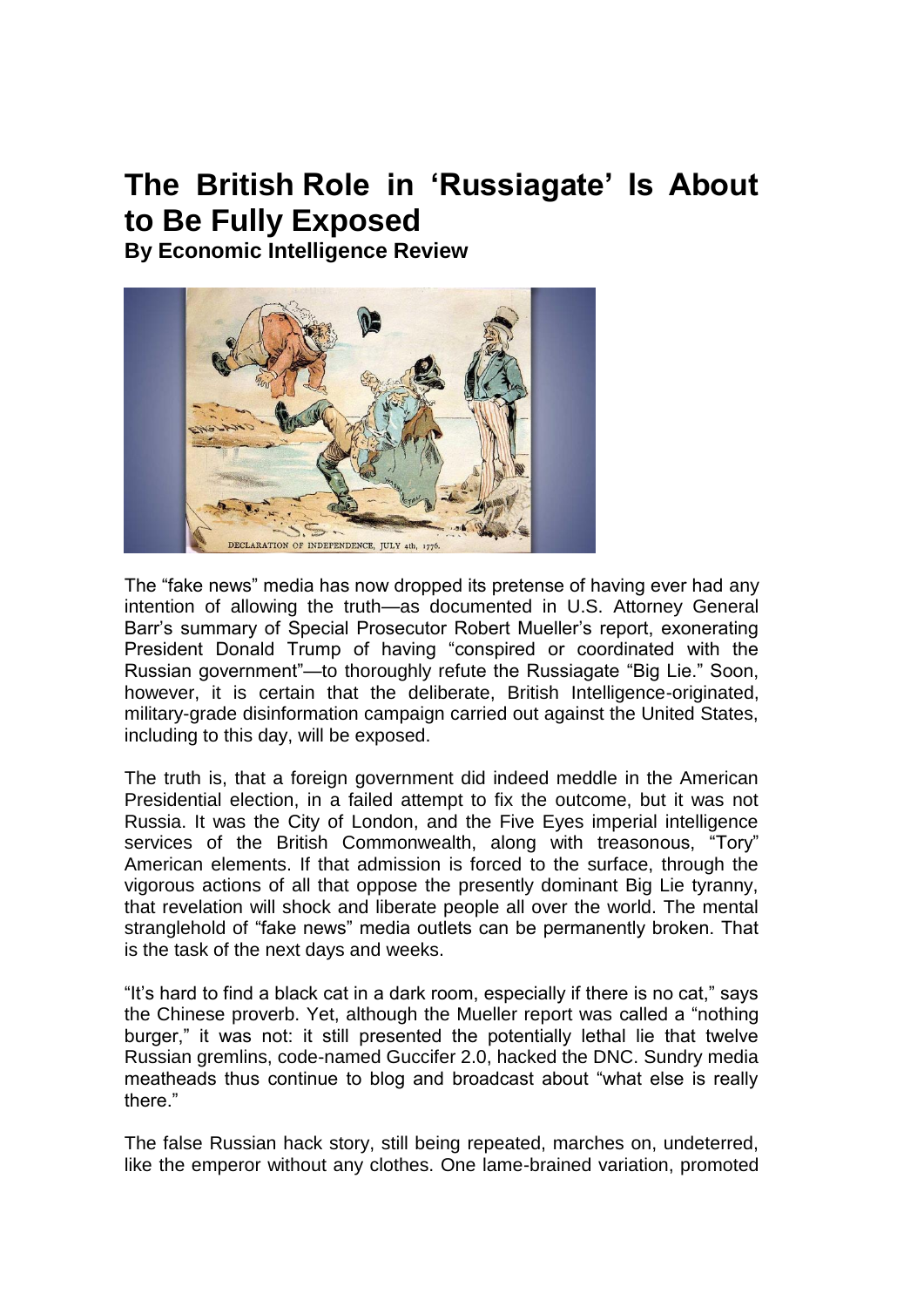in order to cover up the British role, states that Hillary Clinton, rather than Trump, colluded with the Russians. It is being repeated by Republicans and Democrats alike, some of them malicious, some of them confused, and all of them completely wrong. The media, such as the failed *New York Times* and various electronic media, must be forced to either admit the truth, or be even more thoroughly discredited than they already have been. They must stop their constant repetition of this Joseph Goebbels-like Big Lie. There must be a vigorous dissemination of the truth by all those journalists, politicians, activists and citizens that love truth more than their own assumptions, including about President Trump, or other dearly-held systems of false belief.

Apart from documenting the presence of "former" British intelligence agent Christopher Steele, former MI6 head Sir Richard Dearlove, and former GCHQ head Robert Hannigan at the center of the Russiagate campaign against President Trump for the past several years, we must, in order to expose this successfully, identify not only what was actually done and who was doing it, but the deeper policy motivation: why it was done.

## **A New Cultural Paradigm**

The world is actually on the verge of ending the military conflicts among the major world powers, such as Russia, China, the United States, and India. These four powers, and not the City of London, are the key fulcrum around which a new era in humanity's future will be decided. A new monetary and credit system brought into being through these four powers would foster the greatest physical economic growth in the history of humanity. In addition, discussions involving Italy working with China on the industrialization of the African continent (discussions which could soon also involve the United States) show that sections of Europe want to join China's Belt and Road Initiative (BRI) and leave the dying trans-Atlantic financial empire behind.

The recent announcement of a United States commitment to return to the Moon by 2024 can, in particular, become the basis for a proposal to other nations—for example, China, Russia, and India, all of whom are space powers of demonstrated capability—to resolve their differences on Earth in a higher, joint mission. As Russia's Roscosmos Director Dmitry Rogozin said in a recent interview:

There is also the possibility of ending the danger of thermonuclear war. President Trump, speaking on April 4 of the prospects for world peace, stated:

This is a statement of real importance. Such an outlook is a rejection of the "perpetual crisis/perpetual war" outlook of the Bush-Obama Administration, a four-term "war presidency" which was abruptly, unexpectedly ended in 2016. The British were not amused.

It is to stop this new cultural paradigm, pivoted on the Pacific and the potential Four Powers alliance, that British imperial forces have deployed.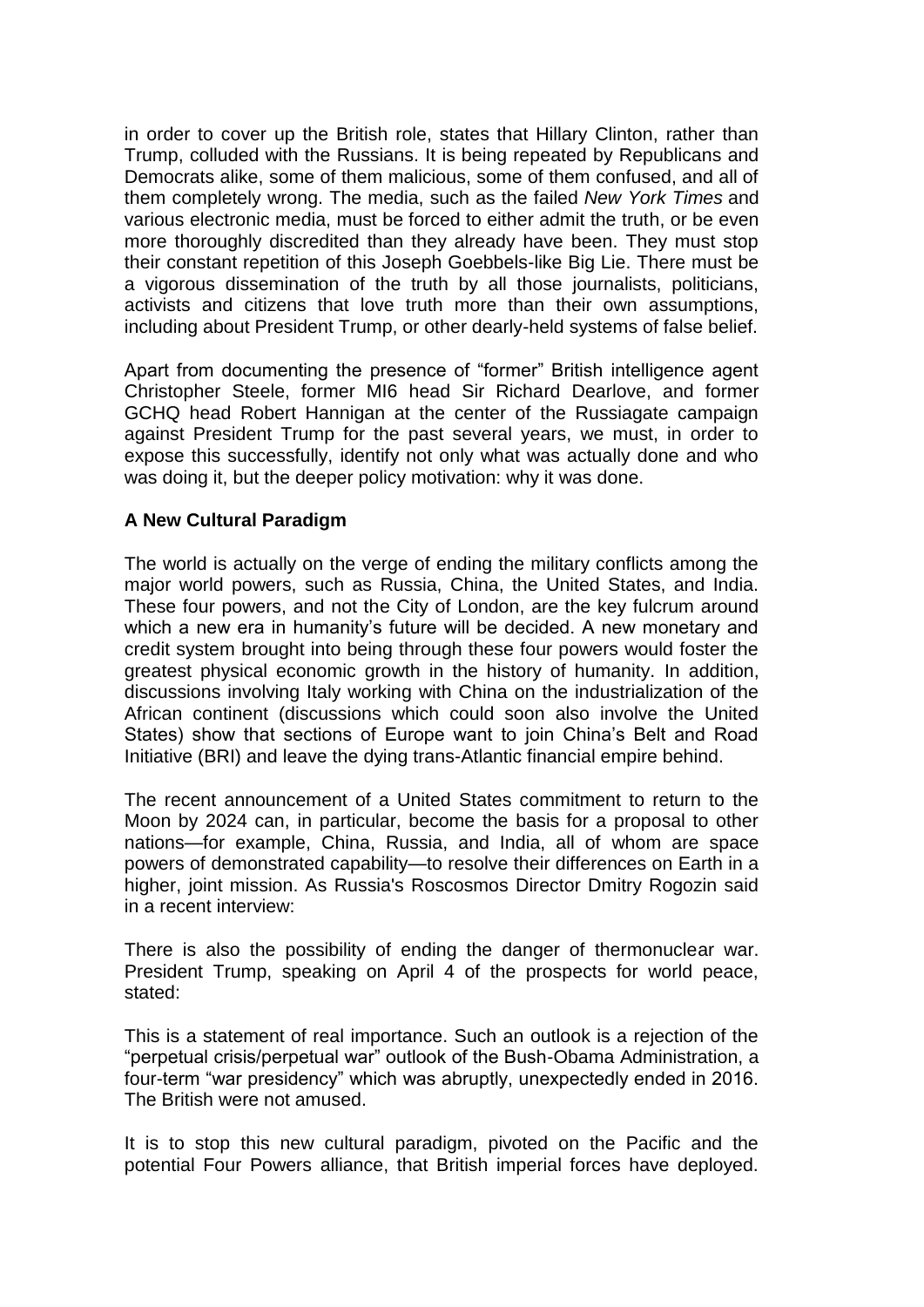The 2016 election of President Trump, and his personal friendship with President Xi Jinping and desire to work with President Putin, are an intolerable strategic threat to the eighteenth-century geopolitics of the British empire. They have repeatedly used Russiagate to disrupt the process of deliberation among Presidents Xi, Trump, and Putin, thus increasing the danger of war. Russiagate, in the interest of international security, must be ended by exposing it for the utter fraud that it is.

#### **The Truth Set Free**

President Donald Trump has no vested interest in protecting the British "special relationship." From his second day in office, Trump declared that he would clean out the intelligence agencies. If Trump were to do that, however, the real, tragic history of America's last 50 years would be exhumed from that swamp. Shining a light into that darkness would illuminate the world. The American people would stop playing Othello to the City of London's Iago. They would denounce the British "special relationship," never again to fight imperial wars for the greater glory of the British Empire. They would learn the true story of Vietnam, of Iraq 1991 and Iraq 2003, of Libya 2011, and many other conflicts, special operations, and assassinations. The American people would know the truth, and the truth would set them free.

The current insurrection against the United States Presidency is part of a global strategic battle: will a conspiracy of republican forces overcome the modern day British imperial system, centered in the hot money centers of the City of London and Wall Street, or will the oligarchical system once again triumph, immiserating all but the very wealthy? That is the real issue of the insurrection against the maverick American president being conducted by the London and NATO-centered enforcers of the old world. To paraphrase the American Declaration of Independence,

## **DOCUMENTATION**

While Robert Mueller found that there was "no collusion" between Donald Trump or the Trump Campaign and Russia, he also filed two indictments regarding alleged Russian interference in the 2016 election. The first alleges that 12 members of Russian Military Intelligence hacked the DNC and John Podesta and delivered the purloined files to WikiLeaks for strategic publication before the July 2016 Democratic National Convention and in October 2016, one month before the election. The second indictment charges the Internet Research Agency, a Russian internet merchandising and marketing firm, with running social media campaigns in the U.S. in 2016 designed to impact the election. When the fuller version of the Mueller report becomes public, it is certain to recharge the claims of Russian interference based on the so-called background "evidence" supporting these indictments.

The good news, however, is that investigations in the United States and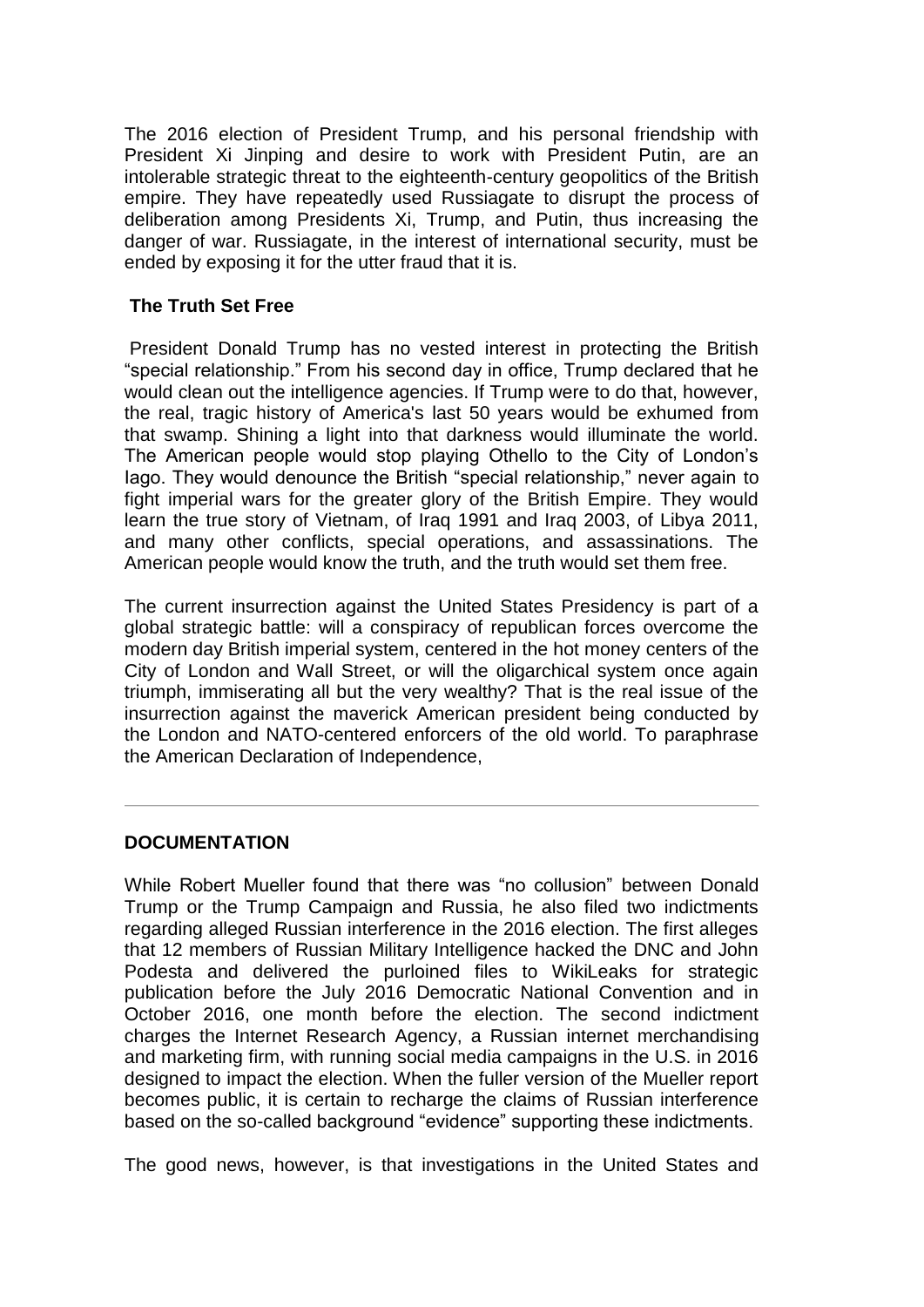Britain, have unearthed significant contrary evidence exposing British Intelligence, NATO, and, to a lesser extent, Ukraine, as the actual foreign actors in the 2016 U.S. presidential election. We provide a short summary of the main aspects of that evidence to spark further investigations of the British intelligence networks, entities, and methods at issue, internationally. More detailed accounts concerning specific aspects of what we recite here can be found on our website.

### **The Russian Hack That Wasn't**

The Veterans Intelligence Professionals for Sanity, an association of former U.S. intelligence officials, have demonstrated that the Russian hack of the DNC alleged by Robert Mueller, was more likely an internal leak, [rather](http://click.icptrack.com/icp/relay.php?r=11133090&msgid=128718&act=YC60&c=1663023&destination=https%3A%2F%2Fconsortiumnews.com%2F2019%2F03%2F13%2Fvips-muellers-forensics-free-findings%2F) than a [hack](http://click.icptrack.com/icp/relay.php?r=11133090&msgid=128718&act=YC60&c=1663023&destination=https%3A%2F%2Fconsortiumnews.com%2F2019%2F03%2F13%2Fvips-muellers-forensics-free-findings%2F) conducted over the internet. William Binney, who conducted the main investigations for the VIPS, spent 30 years at the National Security Agency, becoming Technical Director. He designed the sorts of NSA programs that would detect a Russian hack if one occurred. Binney conducted an actual forensic examination of the DNC files released by WikiLeaks, and the related files circulated by the persona Guccifer 2.0, who Robert Mueller claims is a GRU creation. Binney has demonstrated that the calculated transfer speeds and metadata characteristics of these files are consistent with downloading to a thumb drive or storage device rather than an internet-based hack. This supports the account by WikiLeaks of how it obtained the files. According to WikiLeaks and former Ambassador Craig Murray, they were obtained from a person who was not a Russian state actor of any kind, in Washington, D.C. WikiLeaks offered to tell the Justice Department all about this, and actual negotiations to this effect were proceeding in early 2017, when Senator Mark Warner and FBI Director James Comey acted to sabotage and end the negotiations.

Further, as opposed to the hyperbole in the media and in Robert Mueller's indictment, analysis of the Internet Research Agency's alleged "weaponization" of Facebook in 2016 involved a paltry total of [\\$46,000](http://click.icptrack.com/icp/relay.php?r=11133090&msgid=128718&act=YC60&c=1663023&destination=https%3A%2F%2Fwww.thenation.com%2Farticle%2Frussiagate-elections-interference%2F) in [Facebook](http://click.icptrack.com/icp/relay.php?r=11133090&msgid=128718&act=YC60&c=1663023&destination=https%3A%2F%2Fwww.thenation.com%2Farticle%2Frussiagate-elections-interference%2F) ads and \$4,700 spent on Google platforms. In an election in which the major campaigns spend tens of thousands of dollars every day on these platforms, whatever the IRA thought it was doing in its amateurish and juvenile memes and tropes was like throwing a stone in the ocean. Most of these activities occurred after the election and never mentioned either candidate. The interpretation that these ads were designed to draw clicks and website traffic, rather than influence the election, must be considered.

The "evidence" for Mueller's GRU hacking indictment was provided, in part, by CrowdStrike, the DNC vendor that originated the claims that the Russians had hacked that entity. CrowdStrike is closely associated with the Atlantic Council's Digital Research Lab (DRL), an operation jointly funded by NATO's Strategic Communications Center and the U.S. State Department, to counter Russian "hybrid warfare." CrowdStrike has been caught more than once falsely attributing hacks to the Russians and the Atlantic Council's DRL is a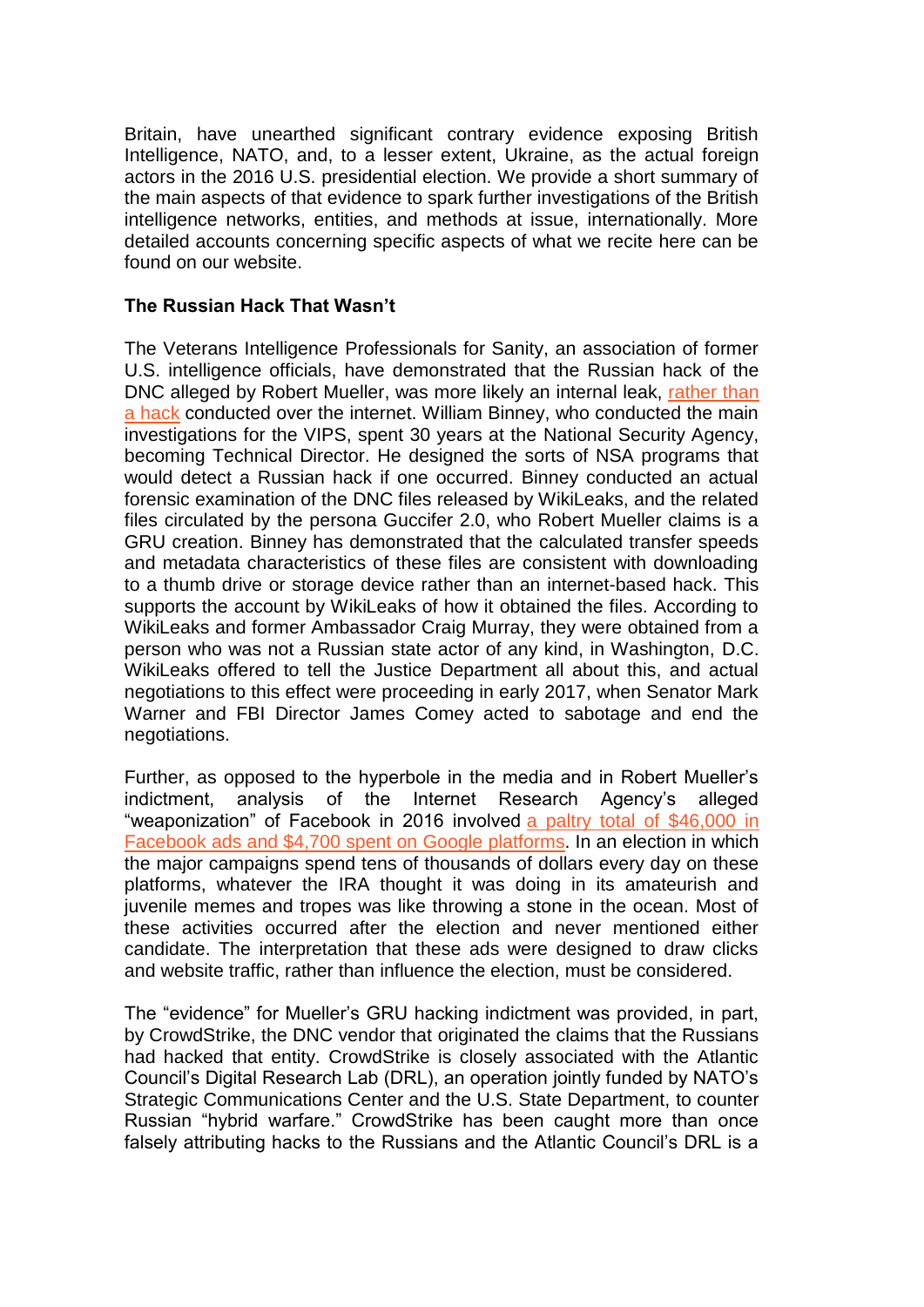font of anti-Russian intelligence operations.

## **The British Target Trump**

According to CIA Director John Brennan's Congressional testimony, the British began complaining loudly about candidate Trump and Russia in late 2015. Brennan's statements were echoed in articles in *The Guardian*. According to Brennan, intelligence leads about Trump and Russia had been forwarded to Brennan from both British intelligence and from Estonia. The former head of the Russia Desk for MI6 and protégé of Sir Richard Dearlove, Christopher Steele, fresh from working for British Intelligence, the FBI, and U.S. State Department in the 2014 Ukraine coup, assembled in 2016 a phony dossier called Operation Charlemagne, claiming widespread Russian interference in European elections, including in the Brexit vote. By the spring of 2016, Steele was contributing to a British/U.S. intelligence task force on the Trump Campaign which had been convened at CIA headquarters under John Brennan's direction.

This task force targeted Trump campaign volunteers Carter Page and George Papadopoulos in entrapment operations on British soil, using British agents, during the spring and summer of 2016. The personnel employed in these operations all had multiple connections to the British firm Hakluyt, to Steele's firm Orbis, and to the British military's Integrity Initiative. Sometime in the summer of 2016, Robert Hannigan, then head of GCHQ, flew to Washington to brief John Brennan personally. Hannigan abruptly resigned from GCHQ shortly after the election, sparking widespread speculation that the British were making an attempt at damage control.

Michael Flynn and Paul Manafort were already on the radar and under investigation by the same British, Dearlove-centered intelligence network and by Christopher Steele specifically. Flynn had been defamed by Dearlove and Stefan Halper, as a possible Russian agent way back in 2014 because he spoke to Russian researcher Svetlana Lokhova at a dinner sponsored by Dearlove's Cambridge Security Forum. Or, at least that was the pretext for the targeting of Flynn, who otherwise defied British intelligence by exposing Western support for terrorist operations in Syria and sought a collaborative relationship with Russia to counter ISIS. Manafort was under FBI investigation throughout 2014 and 2015, largely in retaliation for his role in steering the Party of the Regions to political power in Ukraine. In 2016, the Manafort investigation migrated to the Democratic National Committee with direct assistance provided by Ukrainian state intelligence. This effort was led by Alexandra Chalupa, an admirer of Stepan Bandera and other heroes of Nazi history in Ukraine. Chalupa also had deep connections to Britishoriented networks at the U.S. State Department.

In or around June 2016, Christopher Steele began writing his dirty and bogus dossier about Trump and Russia. This is the dossier which claimed that Trump was compromised by Putin and that Putin was coordinating with Trump in the 2016 election. The main "legend" of this full-spectrum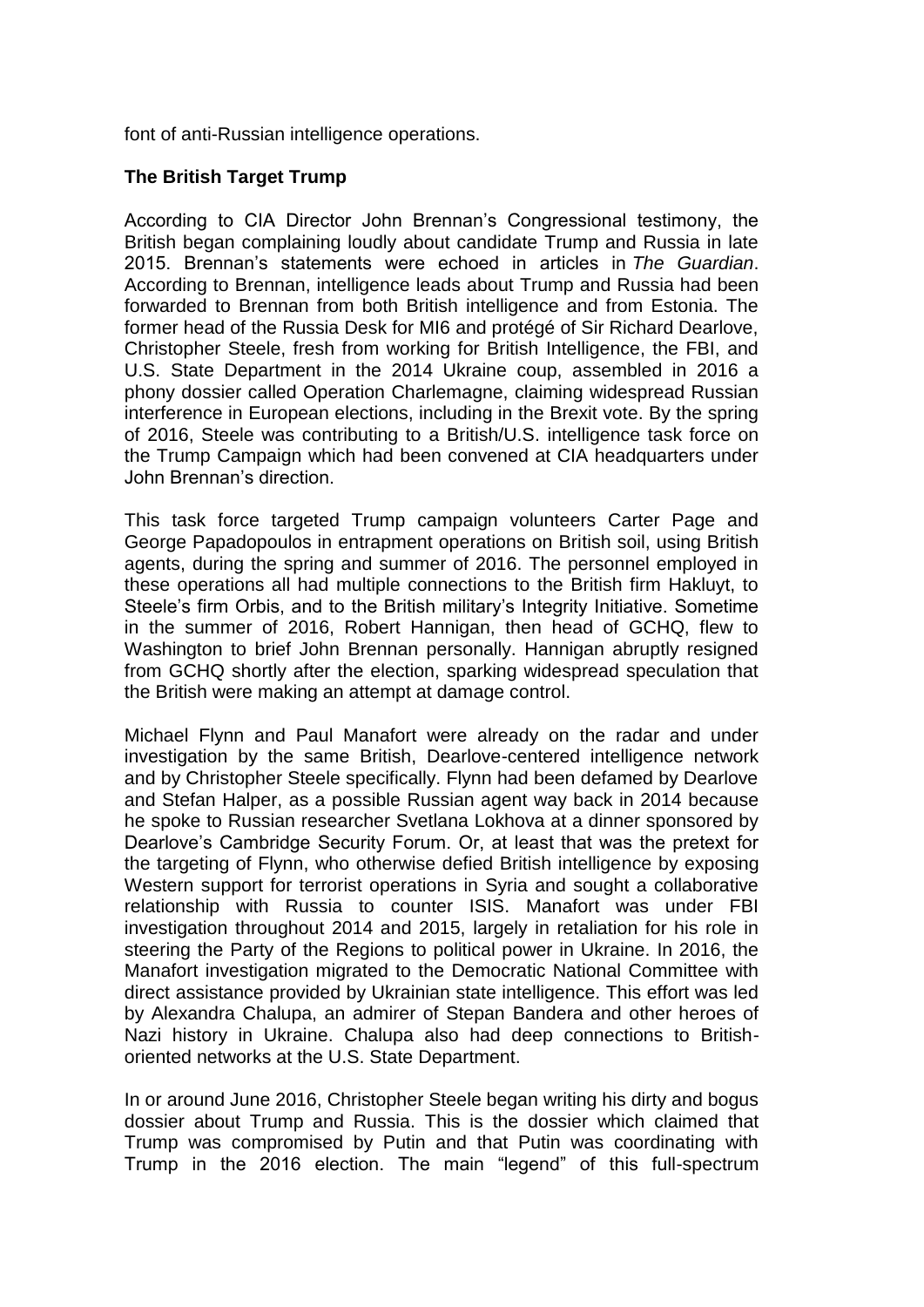information warfare operation run from Britain, was that Donald Trump was receiving "dirt" on Hillary Clinton from Russia. The operations targeting Page and Papadopoulos consisted of multiple attempts to plant fabricated evidence on them which would reflect what Steele himself was fabricating in the dirty dossier. At the very same time, the infamous June 2016 meeting at Trump Tower was being set up. That meeting involved the Russian lawyer Natalia Veselnitskaya, who, it was alleged in a series of bizarre emails written by British publicist Ron Goldstone to set up the meeting, could deliver "dirt" on Hillary Clinton direct from the Russian government. Veselnitskaya didn't deliver any such dirt. But the entire operation was being monitored by State Department intelligence agent Kyle Parker, an expert on Russia. Parker's emails reveal deep ties to the highest levels of British intelligence and much chatter between them about Trump and Russia.

A now-changed version of the website for Christopher Steele's firm, Orbis, trumpeted an expertise in information warfare operations, and the networks in which Steele runs are deeply integrated into the British military's Integrity Initiative. The Integrity Initiative is a rapid response propaganda operation using major journalists in the United States and Europe to carry out targeted defamation campaigns. Its central charge, according to documents posted by the hacking group Anonymous, is selling the United States and Western Europe on the immediate need for regime change in Russia, even if that involves war.

Much has been made by Republicans and other lunkheads in the U.S. Congress of Steele's contacts with Russians for his dossier. They claim that such contacts resulted in a Russian disinformation operation being run through the duped Christopher Steele. Nothing could be further from the truth.

#### **MI6's Dirty Dossier on Donald Trump: Full-Spectrum Information Warfare**

On its face, Steele's dossier would immediately be recognized as a complete fabrication by any competent intelligence analyst. He cites some 32 sources inside the Russian government for his fabricated claims about Trump. What they allegedly told him is specific enough in time and content to identify them. To believe that the dossier is true or that actual Russians contributed to it, you must also believe that that the British government was willing to roll up this entire network, exposing them, since the intention was for the dossier's wild claims to be published as widely as possible. By all accounts, Britain and the United States together do not have 32 highly placed sources inside the Russian government, nor would they ever make them public in this way or with this very sloppy tradecraft. Steele's fabrication also uses aspects of readily available public information, such as the sale of 19% of the energy company Rosneft, (the alleged bribe offered to Carter Page for lifting sanctions) to concoct a fictional narrative of high crimes and misdemeanours.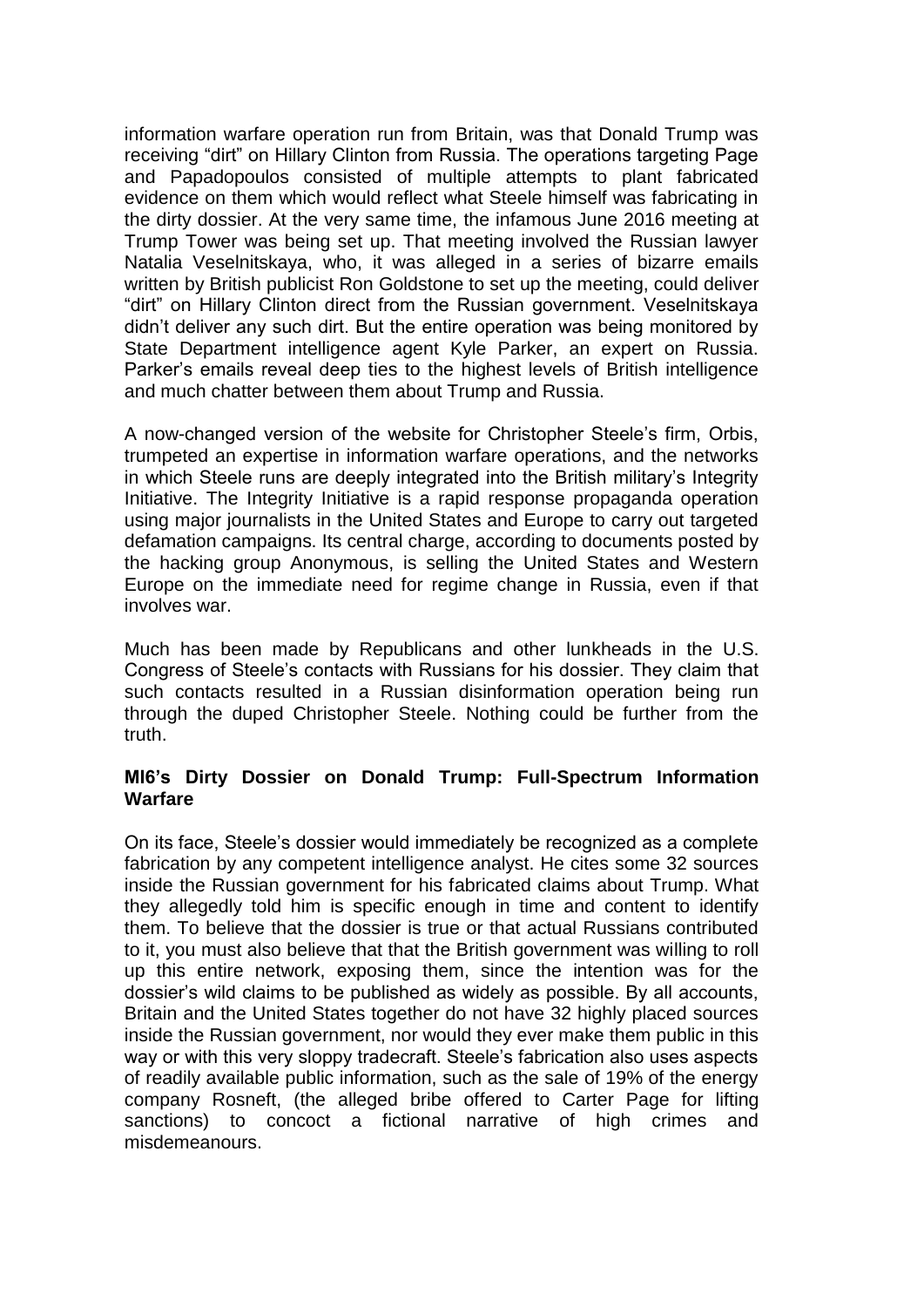Other claims in the dossier were published, publicly, in various Ukrainian publications. The famous claim that Trump directed prostitutes to urinate on a bed once slept upon by Barack Obama seems to be plagiarized from similarly fake 2009 British propaganda stories about Silvio Berlusconi spending the night with a prostitute in a hotel room in Rome, "defiling" Putin's bed. According to various sources in the United States, this outrageous claim was made by Sergei Millian. George Papadopoulos has stated that he believes Millian is an FBI informant, recounting in his book how a friend of Millian's blurted this out when Millian, Papadopoulos and the friend were having coffee.

The final nail in this case has been provided by *The Hill*'s John Solomon. He says that Steele told former Associate Attorney General Bruce Ohr about the sources for the dirty dossier. According to Solomon, Ohr's notes reveal one main source, a former senior Russian intelligence official living in the United States. But, as anyone familiar with the territory would know, there is no such retired senior Russian intelligence official living in the United States whose entire life is not controlled by the CIA.

Despite its obvious fake pedigree, Steele's dossier was laundered into the Justice Department repeatedly, by the CIA and State Department and the Obama White House. It was used to obtain FISA surveillance warrants turning key members of the Trump Campaign into walking microphones. It was circulated endlessly by the Clinton Campaign to a network of reporters in the U.S. known to serve as scribes for the intelligence community. John Brennan used it to conduct a special emergency briefing of the leading members of the U.S. Congress charged with intelligence responsibilities in August of 2016 and to brief Harry Reid, who was Senate Majority Leader at the time. All of this activity meant that the salacious accusation that Trump was a Putin pawn and the FBI was investigating the matter, leaked out and was used by the Clinton Campaign to defame Trump for its electoral advantage. When Trump won, Steele's nonsense received the stamp of the U.S. intelligence community and official currency in the campaign to take out the President.

As a result of Congressional investigations of Russiagate, it has become abundantly clear that the British operation against Trump was aided and abetted by the Obama White House, the State Department, the CIA, the FBI, and personalities associated with the National Endowment for Democracy. The individuals involved might be named Veterans of the 2014 Ukrainian Coup, since all of them also worked on this operation. It is no accident that Victoria Nuland, the case agent for the Ukraine coup, played a major role in bolstering Steele's credentials for the purpose of selling his dirty dossier to the media and to the Justice Department. This went so far as Steele giving a full scale briefing on his fabricated dossier at the State Department in October 2016. Out of the Ukraine coup, an entire military-centred propaganda apparatus arose, first through NATO, and then out from there to military units and diplomatic centres in the U.S., Europe, and Britain, to run low intensity operations, and black propaganda, against Russia. The British